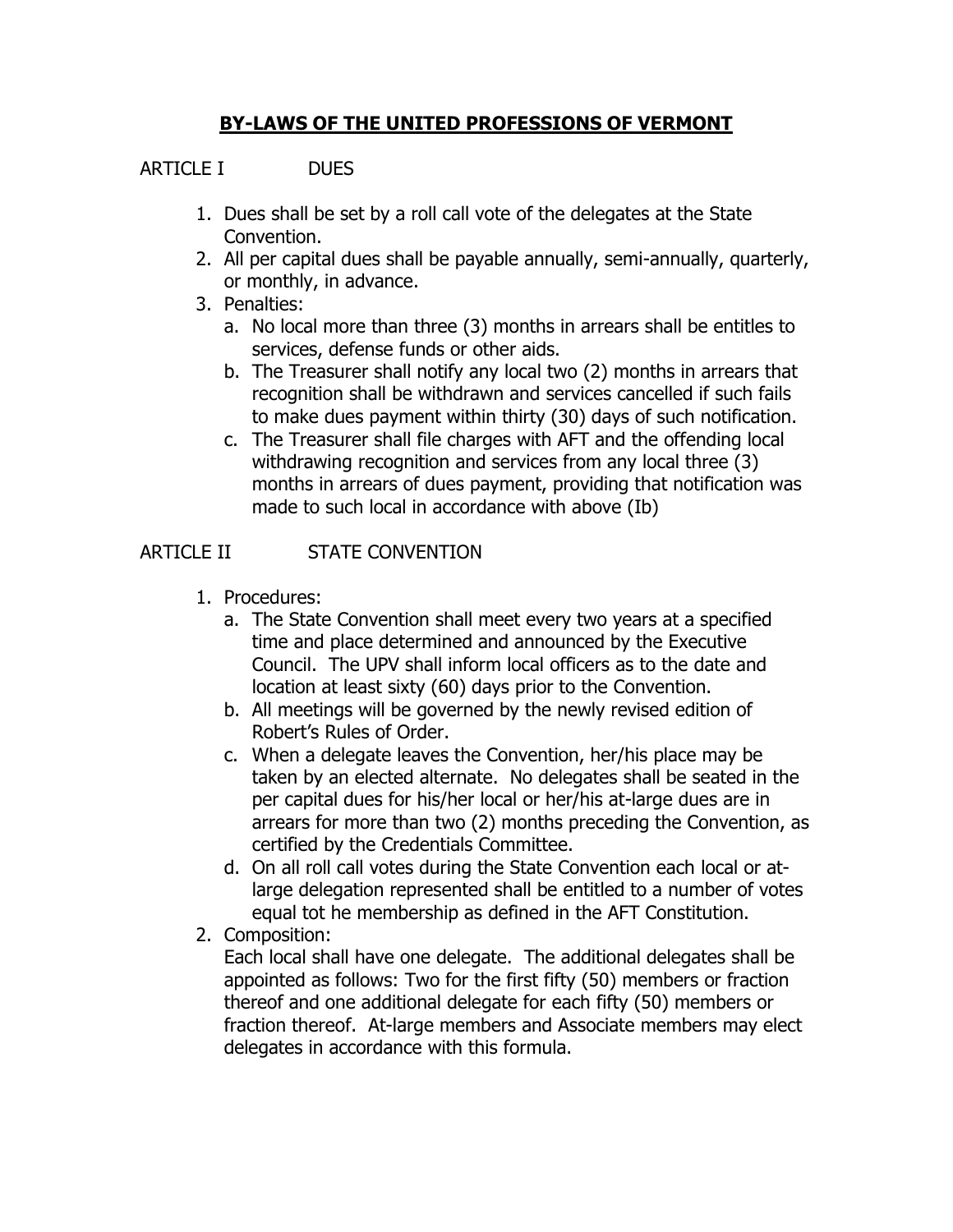### ARTICLE III EXECUTIVE COUNCIL AND BOARD OF DIRECTORS POWERS AND DUTIES

- 1) The Board of Directors shall:
	- a) Carry out policies of the State Convention.
	- b) Oversee the affairs of the UPV.
	- c) In emergency conditions, act in place of the State Convention.
	- d) Fill all vacancies in the Executive Council.
	- e) Form necessary committees, including Nominating and Credentials Committees of the State Convention, and establish their membership.
	- f) Appoint the COPE Representatives and the Defense Fund Chair.
- 2) The Executive Council shall:
	- a) Assist the President as necessary to carry out the business of this organization.
	- b) In emergency conditions, act in place of the Board of Directors.

### ARTICLE IV COMMITTEE ON POLITICAL EDUCATION (COPE)

There shall be appointed by the Executive Council a COPE officer. Duties of the COPE officer are:

- 1. To act as a liaison between local, AFT and AFL-CIO COPE officers.
- 2. To raise money to support UPV COPE.
- 3. To distribute COPE money with the approval of the Board of Directors.

## ARTICLE V DEFENSE FUND CHAIR

There shall be appointed by the Executive Council a Defense Fund Chair.

- 1. Duties of the Defense Fund Chair are to review all defense fund requests, to obtain confirmation from the treasurer that funding is or is not available for each such request, and, on the basis of merit and availability of funds, to recommend action to the Executive Council for payment of such funds.
- 2. Action by the Executive Council shall be final and binding.